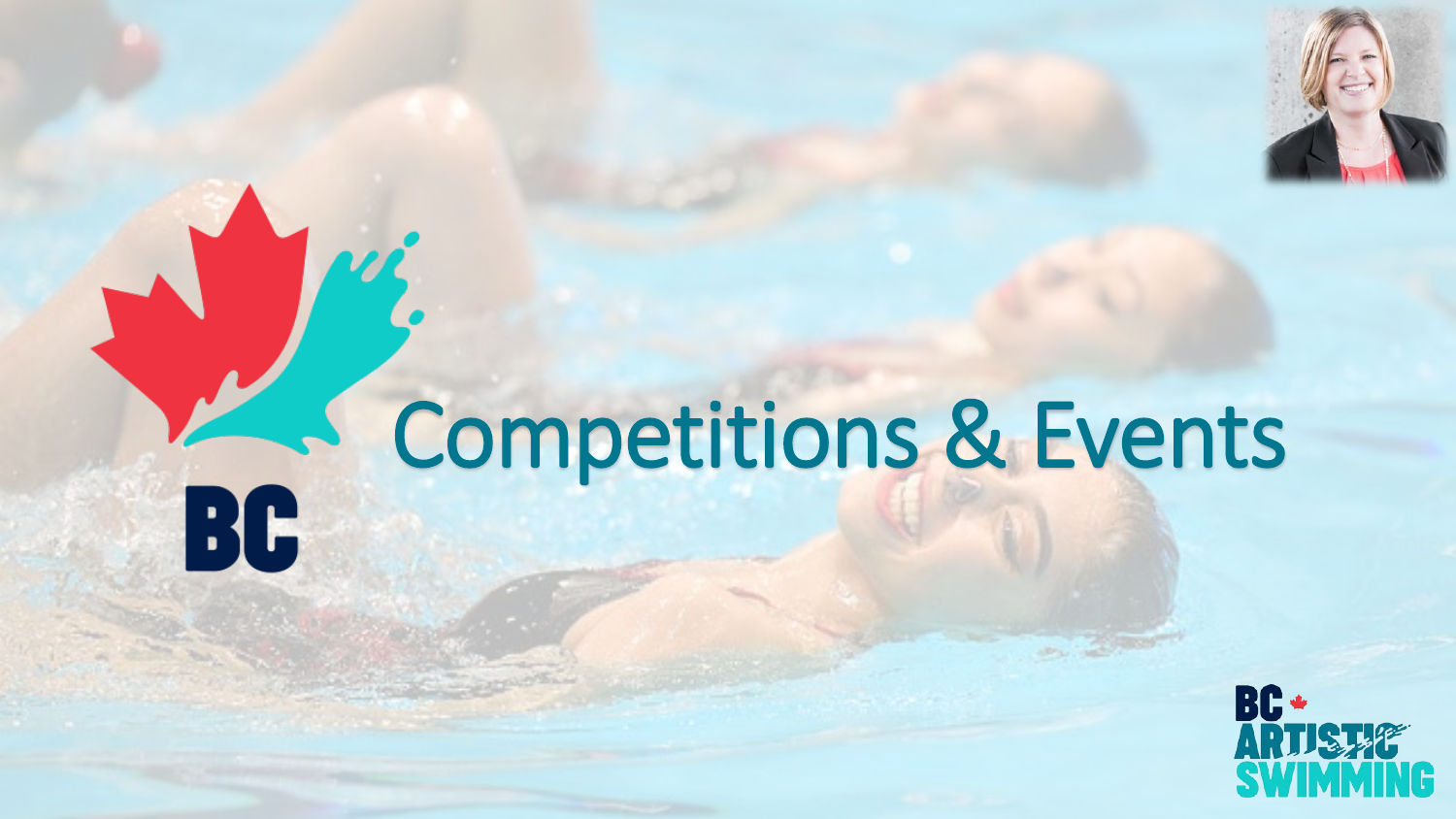## Event Rotation Schedule

#### **Rotation Schedule**

|                    |                       | $Y4*$            | Y1         | <b>Y2</b>  | Y3             | Y4*     | Υ1         | Υ2         | Y3         |
|--------------------|-----------------------|------------------|------------|------------|----------------|---------|------------|------------|------------|
| S<br><b>Events</b> |                       | 2018-19          | 2019-20    | 2020-21    | 2021-22        | 2022-23 | 2023-24    | 2024-25    | 2025-26    |
|                    | <b>Summit</b>         | <b>LM</b>        | <b>ISL</b> | <b>INT</b> | LM.            | LM      | ISL        | <b>INT</b> | LM         |
|                    | TM #1                 | <b>ISL</b>       | <b>INT</b> | <b>ISL</b> | <b>INT</b>     | isl     | <b>INT</b> | <b>ISL</b> | <b>INT</b> |
|                    | TM #2                 | <b>LM</b>        | <b>LM</b>  | <b>LM</b>  | LM.            | LM      | LM         | LM         | <b>LM</b>  |
|                    | <b>NS Qualifier</b>   | <b>LM</b>        | <b>LM</b>  | <b>LM</b>  | LM             | LM      | LM         | LM         | <b>LM</b>  |
|                    | <b>NS Provincials</b> | <b>LM</b>        | <b>INT</b> | LM.        | isl            | LM      | <b>INT</b> | LM         | <b>ISL</b> |
|                    | <b>Mable Moran</b>    | <b>LM</b>        | <b>LM</b>  | <b>LM</b>  | LM             | LM      | LM         | LM         | LM         |
|                    | <b>Jean Peters</b>    | <b>INT ISL**</b> | <b>ISL</b> | <b>ISL</b> | <b>INT</b>     | INT     | <b>TSL</b> | <b>ISL</b> | È          |
|                    |                       |                  |            |            |                |         |            |            |            |
| ζı<br>Ë<br>ಹ       | <b>Lower Mainland</b> | 5                | 3          | 4          | 4              | 5       | 3          | 4          | 4          |
|                    | <b>Island</b>         |                  |            |            |                | 1       |            | 2          |            |
|                    | <b>Interior</b>       |                  |            |            | $\overline{2}$ | 1       | 2          | 1          | 2          |
|                    |                       |                  |            |            |                |         |            |            |            |

\* CWG Year

\*\* Interior hosted 2019 National Championships (Kamloops)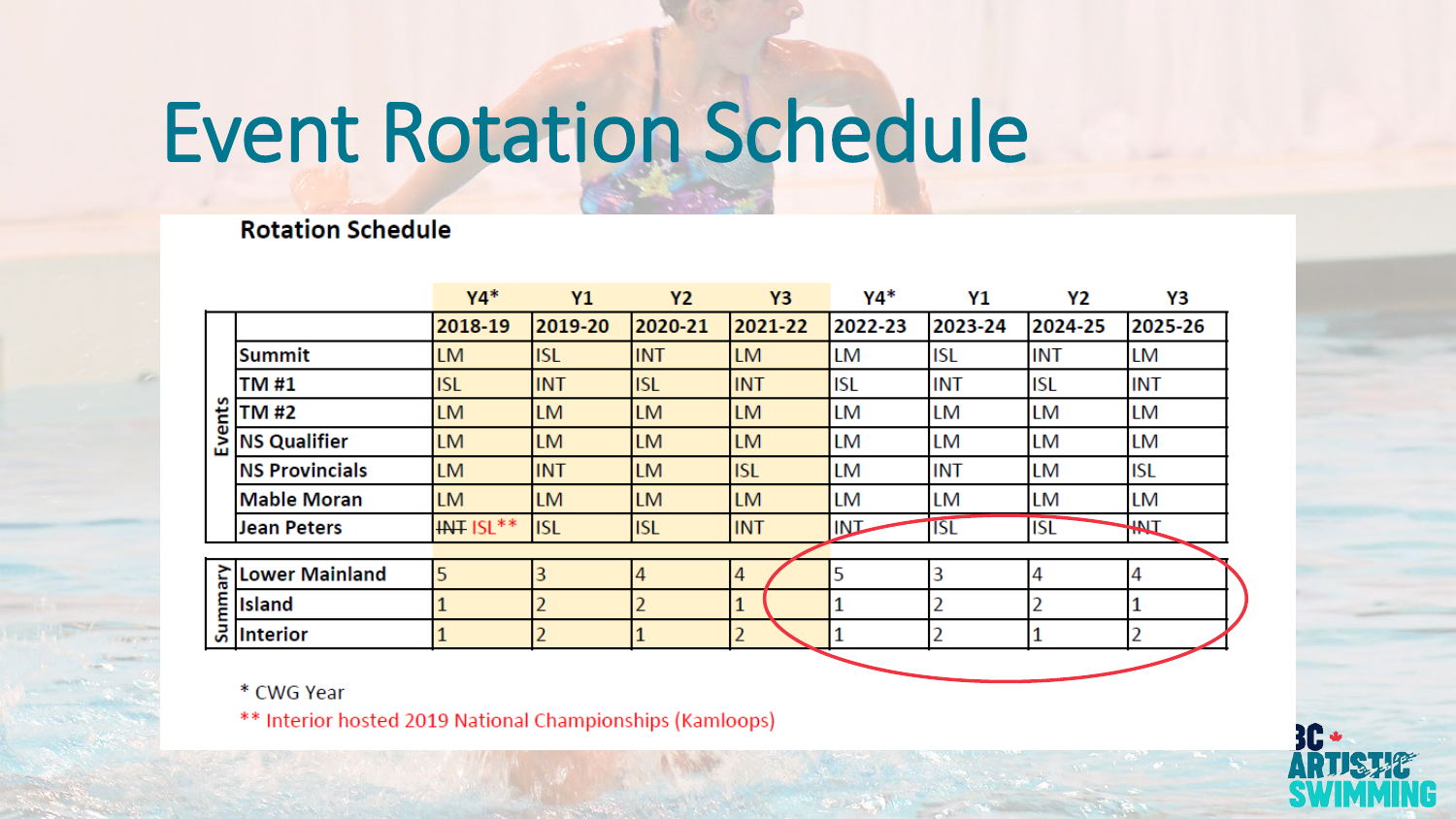# Event Rotation Schedule

| Event                              | $Y4 - 2022 - 23$ | $Y1 - 2023 - 24$ | 0.24-25                 | $Y3 - 2025 - 26$ |
|------------------------------------|------------------|------------------|-------------------------|------------------|
| <b>Annual Summit</b>               | Virtual + TMs    | TBD + TMS        | $\blacksquare$ BD + TMs | TBD + TMs        |
| <b>TM#1</b>                        | <b>ISL</b>       | IVZ              | <b>ISL</b>              | <b>INT</b>       |
| <b>TM#2</b>                        |                  |                  | LM                      | <b>LM</b>        |
| <b>NS Provincial Qualifier</b>     |                  | <b>LM</b>        | LM                      | <b>ISL</b>       |
| NS Provincial Championships + TM#3 |                  | <b>ISL</b>       | <b>INT</b>              | <b>LM</b>        |
| <b>Mable Moran</b>                 | <b>LM</b>        | <b>LM</b>        | <b>LM</b>               | <b>LM</b>        |
| <b>Jean Peters</b>                 | <b>ISL</b>       | <b>INT</b>       | <b>ISL</b>              | <b>INT</b>       |
| BC Summer Games                    | <b>INT</b>       |                  | <b>LM</b>               |                  |
| <b>National Mee</b>                |                  |                  | ??                      | ??               |
|                                    | $LM - 3$         | $LM - 3$         | $LM - 3$                | $LM - 3$         |
|                                    | $ISL - 2$        | $ISL - 1$        | $ISL - 2$               | $ISL - 1$        |
|                                    | $INT - 1$        | $INT - 2$        | $INT - 1$               | $INT - 2$        |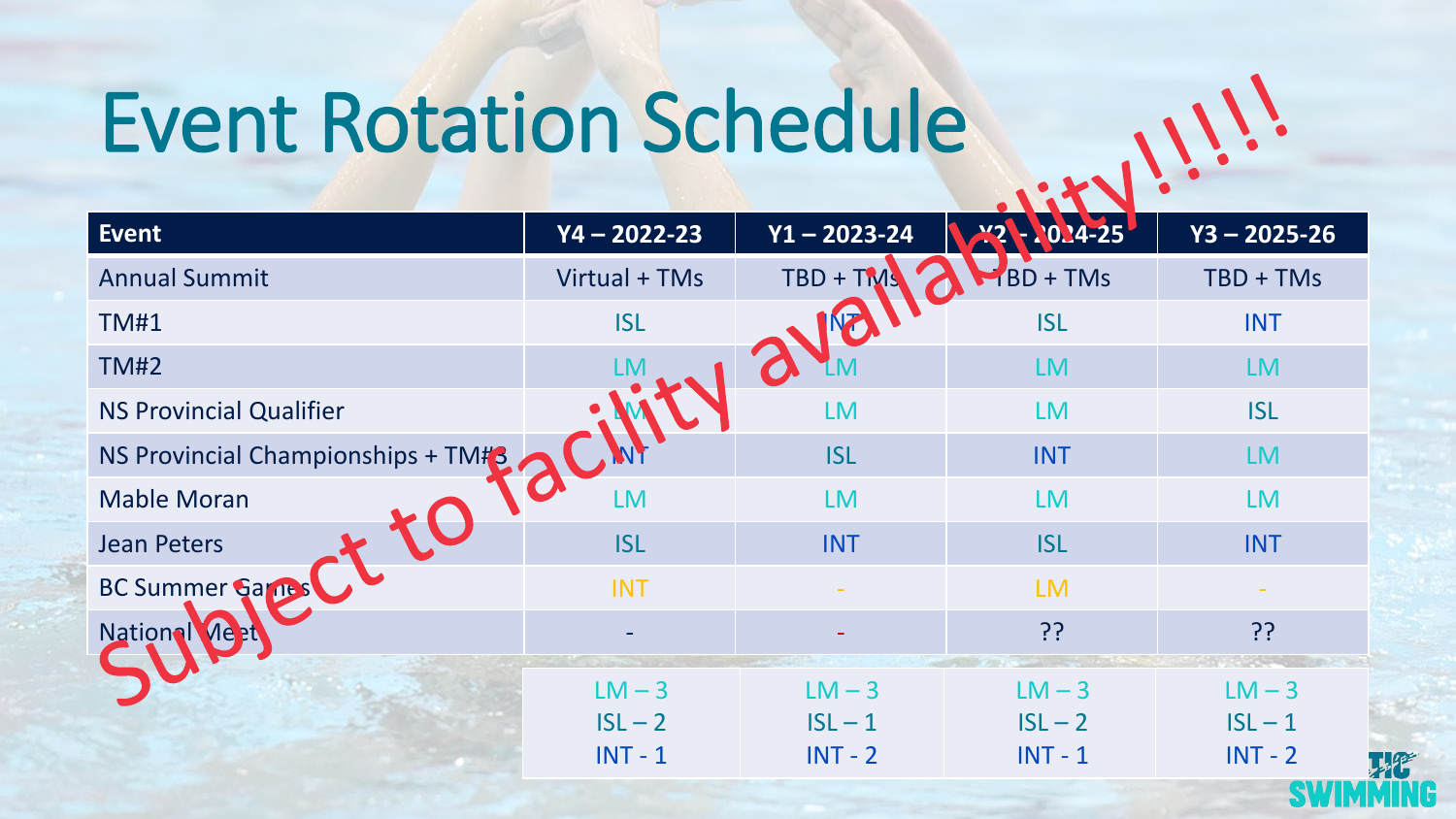## 2022-23 Events Calendar

| Event                              | Location       | <b>Potential Venue</b>          | <b>Option 1</b>     | <b>Option 2</b> |
|------------------------------------|----------------|---------------------------------|---------------------|-----------------|
| <b>Annual Summit</b>               | Zoom           | Virtual + TMs                   | Oct 15 <sup>*</sup> | $\ast$          |
| TM#1 + New Quad Education          | <b>ISL/INT</b> | Commonwealth/Kamloops           | <b>Nov 5-6</b>      | Nov 19-20       |
| TM#2 + New Quad Education          | <b>LM</b>      | <b>CCAC/SSLC/Watermania/SFU</b> | Dec 10-11           | Dec 3-4         |
| NS Provincial Qualifier + MAPQ     | <b>LM</b>      | Watermamia/CCAC                 | Jan 20-22           | Jan 27-29       |
| NS Provincial Championships + TM#3 | <b>ISL</b>     | Commonwealth/Nanaimo            | Feb 24-26           | Feb 17-19       |
| Mable Moran + MAPC                 | <b>LM</b>      | <b>SSLC/Watermamia</b>          | Apr 14-16           | Apr 21-23       |
| <b>Jean Peters</b>                 | INT/ISL        | Kamloops/Nanaimo                | May 12-14           | May 26-28       |

\* Oct 3: FINA Congress

\* Oct 10: Thanksgiving

\* Oct 22-23: CAS Audition Camp/Tech Conference